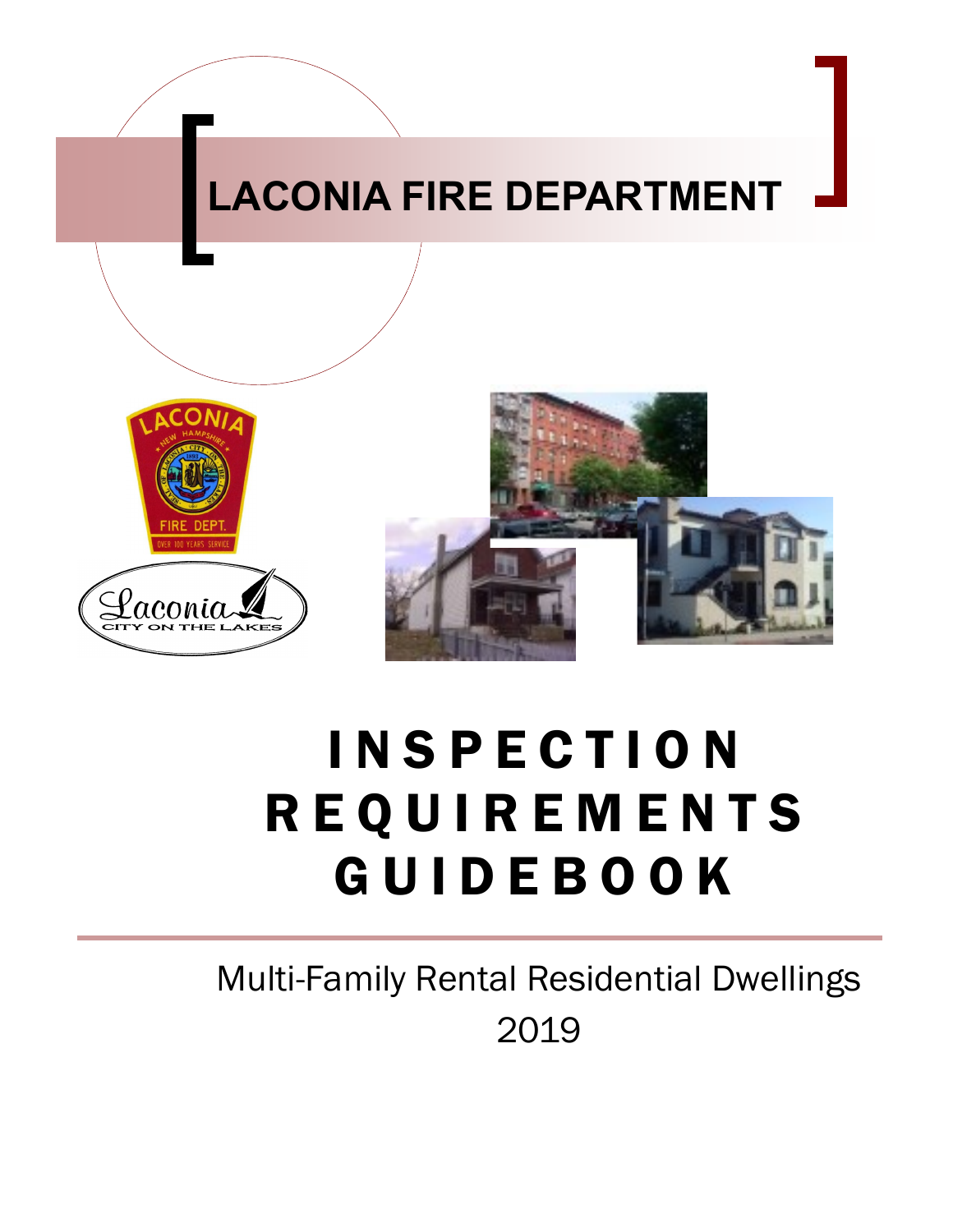The purpose of the guidebook is to provide the owners and prospective owners of multi-family dwellings information regarding their responsibilities in providing quality, affordable and safe residential housing in Laconia. The Guidebook uses best practices, relevant Codes and Standards, City Ordinances and State law to assist the building owner in complying with the law and in providing proper building maintenance.

Multi-family units range from 1-2 family homes to large apartment/condominium complexes and provide a wide array of building and safety issues that need to be addressed. Additional requirements, not listed here, may exist.

This Guidebook will review the major points that must be addressed in order to maintain building safety.

#### **Fire Safety Systems Means of Egress Hazardous Conditions General Building Safety**

# **FIRE SAFETY SYSTEMS:**

## *Fire Alarms*

Your building may contain a complete interior fire alarm or may have standard smoke detectors for the living, sleeping and common areas. State law requires that smoke detectors be provided in all common areas, on each level of the living unit and in all sleeping rooms. The law further requires that the detectors be wired directly into the buildings electrical system, be interconnected within that unit and be properly maintained.

There should be a detector in all common hallways, staircases and in common rooms such as basements or laundries. A carbon monoxide (CO) detector outside of the sleeping areas and on all levels of the building.

In buildings containing full interior fire alarm systems, the smoke detection requirement may be met by that system. Certain buildings in Laconia are required to install a full interior fire alarm. Check with the fire prevention office to see if your building meets this requirement and the type of system that is to be installed.

Full interior fire alarm systems (where installed) must be tested annually by a qualified fire alarm technician and a report forwarded to the Laconia Fire Department for review.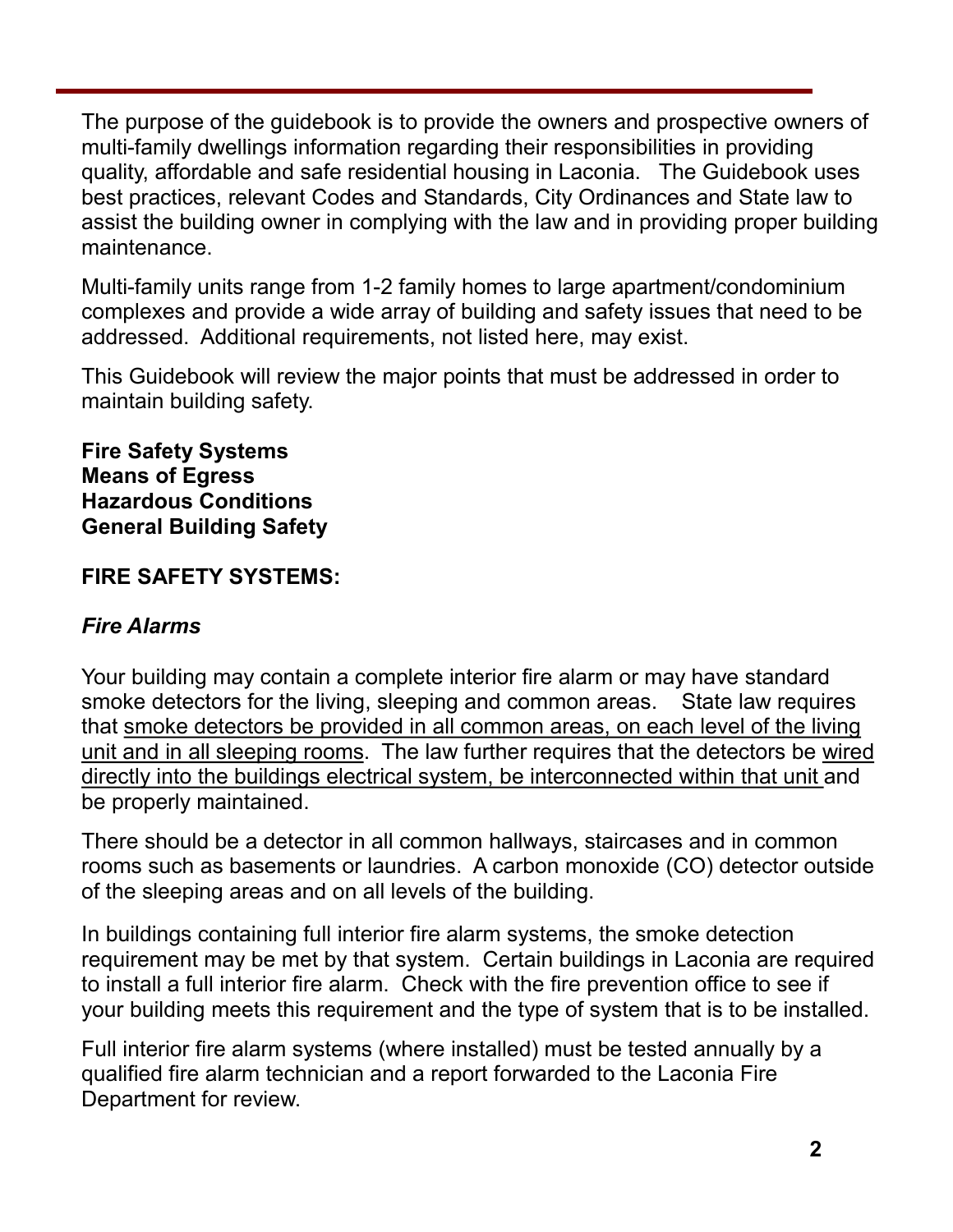# *Tampering or Impairment of Fire Alarms:*

A person who knowingly tampers with, interferes with or impairs any public fire alarm apparatus, wire or associated equipment is guilty of a Class B felony. *RSA 644:3-a.*

# *Criminal Mischief:*

A person is guilty of criminal mischief who, having no right to do so nor any reasonable basis for belief of having such a right, purposely or recklessly damages property of another. *RSA 634.2 I*

Any person who is found guilty of criminal mischief under this RSA 634:2 (IX) because such person is a tenant, or a guest of a such tenant, in a rental dwelling, who has destroyed, disconnected, or otherwise rendered inoperable any smoke detector in the rental dwelling, or who has attempted the same in a rental dwelling, shall be guilty of a misdemeanor and shall be subject to imprisonment and/or fines. *RSA 651 – Sentencing*.

# *Fire Sprinkler Systems:*

Fire sprinkler systems are required in certain buildings or may be installed as an option by the property owner. Where sprinkler systems are installed, they must be properly maintained, monitored and tested annually to ensure their proper operations. A test report should be forwarded to the Laconia Fire Department. In most cases, spare sprinkler heads are required to be available in the event of a head activation.

It should be noted that the installation of sprinkler systems can significantly reduce the fire and smoke loss and the damage from the water release will usually cost less than 10 percent of the fire damage. The Code also allows for significant reductions in other areas where sprinklers are used. Most insurance companies also provide reduced premiums for sprinklered buildings.

# **MEANS OF EGRESS:**

## *Exits:*

Each apartment building unit must be provided with two (2) separate means of egress (exit).

In certain cases, a single exit from a dwelling unit, meeting the provision of the Code may be compliant. Contact the Laconia Fire Department for additional information.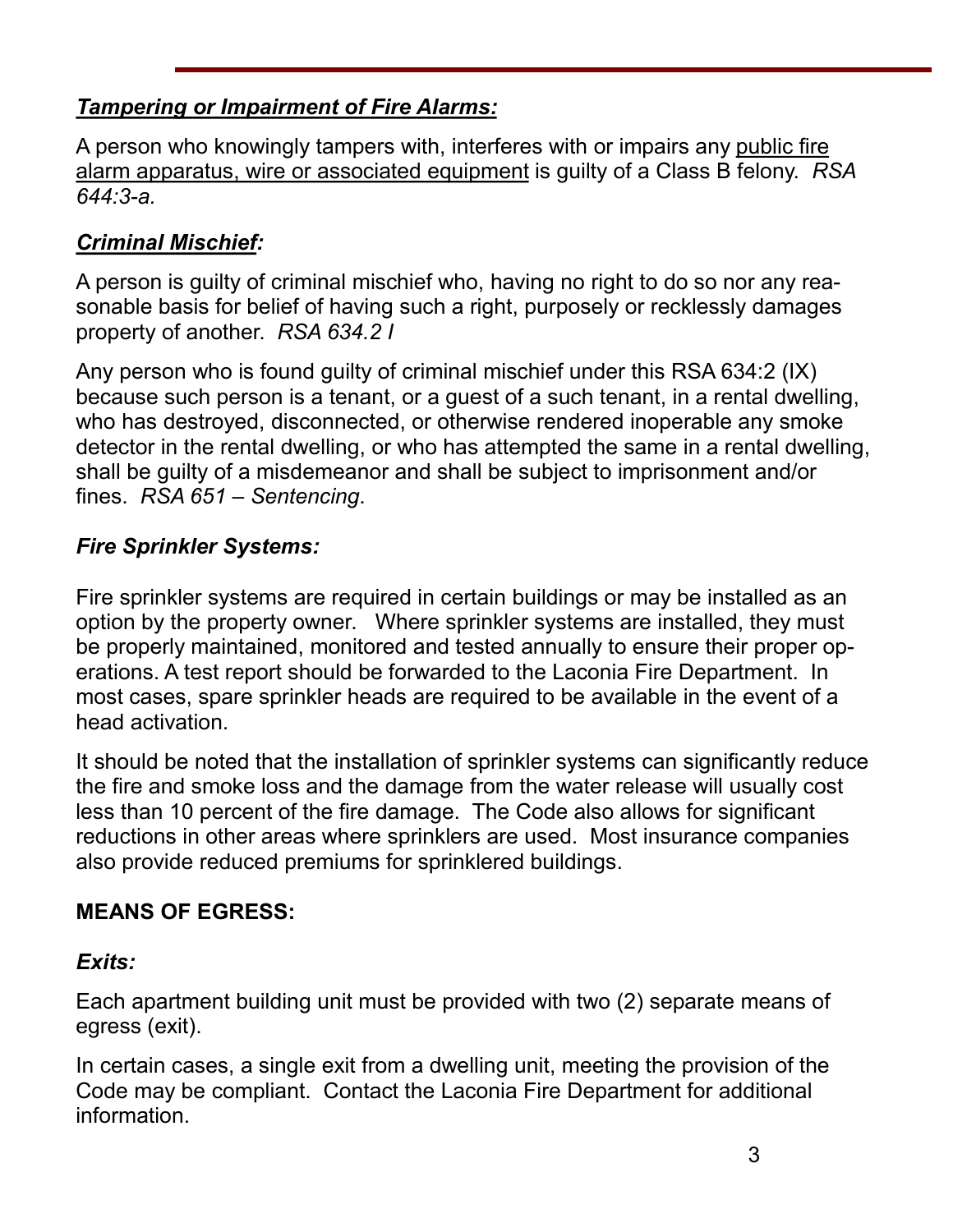# **MEANS OF EGRESS: (continued)**



A secondary means of escape must also be provided from each sleeping room. This can be a door leading directly to the outside of the building, provide access through another, unlockable space leading to an exit or be a window which meets certain requirements for size and access. As a general rule, windows used for egress must meet the following conditions:

Be a minimum of 20-inches wide Be a minimum of 24-inches high Be no higher than 44-Inches above the finished floor Be accessible from the inside without the use of tools or excessive force. Have a clear open width of 5.7 Sq. Ft. or meet the minimum waivable dimensions of 20" x 24" for existing windows Some special conditions may exist and are reviewed individually

Window measurements are taken with the window open to its full extent. In the event the casement window slides into the opening the measurement is taken from the edge of the frame to the edge of the opened window section. Casement windows can be purchased with *egress hardware* to maximize the clear opening of the window.

Additionally, egress windows shall be no more than 20 feet above the exterior grade below the window sill.

In the event they are over 20 feet the window shall open to an exterior balcony or stairs leading to the ground or be accessible by fire department apparatus, including ground ladders which are normally available.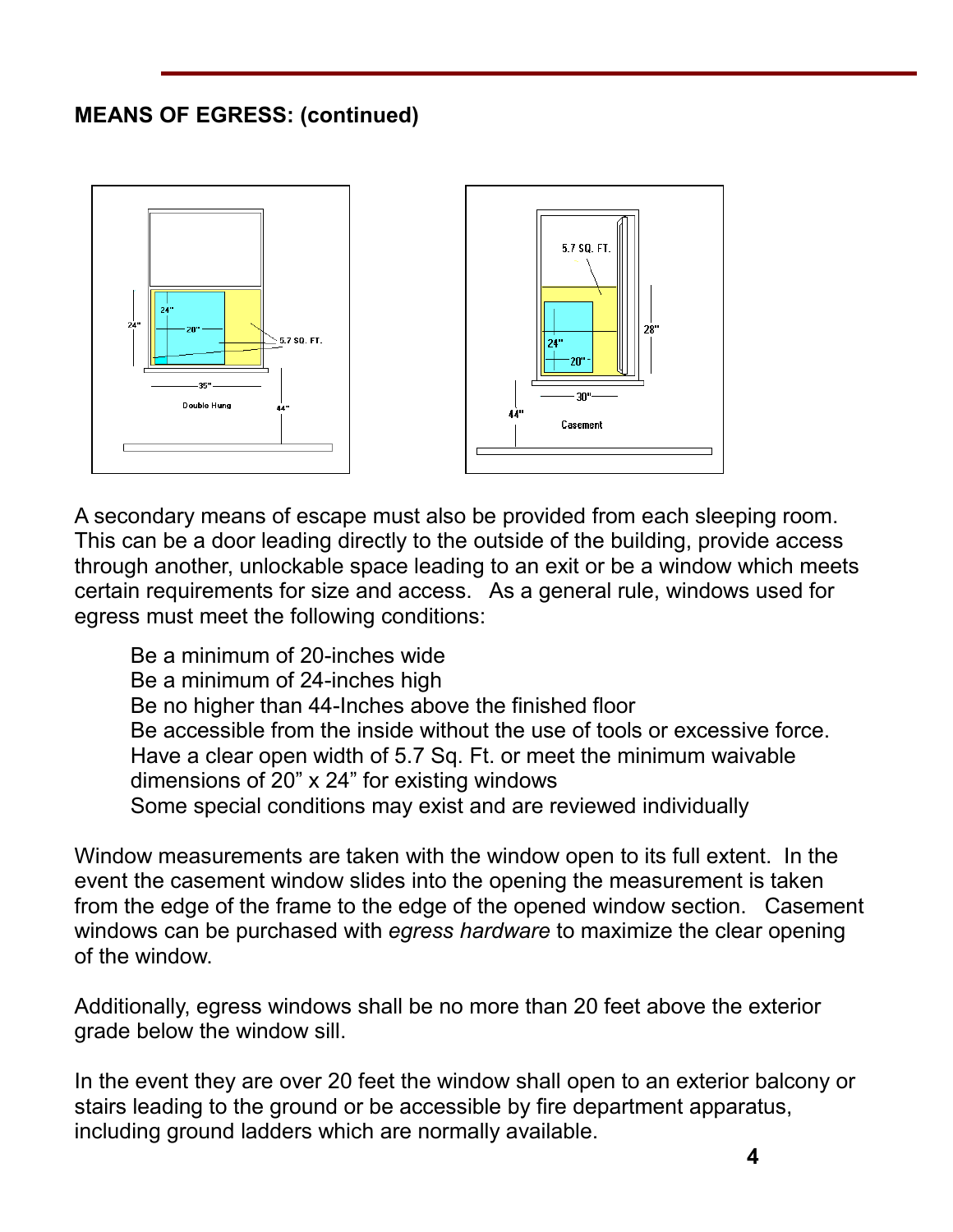#### *Exits Pathways:*

Exit Pathways (corridors) must provide a minimum 30-minute fire separation. Usually interior plaster lath and sheetrock walls, in good condition will provide this separation. Damaged walls may need to be evaluated for compliance to this provision of the Code.

Doors adjoining exit pathways (corridors) must provide a minimum 20-minute fire separation.

Doors leading into the exit pathway (corridor) must be self-closing and latching. Doors or walls with transoms, louvers or transfer grills are not permitted.

Common path of travel (the point leading to where two exit options are available) within apartment buildings should not exceed 35-feet. The travel distance from within a unit to the corridor door should not exceed 75-feet. Dead-end corridors shall not exceed 15-feet.

These distances may be increased with the installation of fire sprinkler systems.

#### *Exit Marking and illumination:*

Exits must be clearly marked, accessible and unobstructed. Exits must terminate at the exterior of the building and be provided with an outdoor path leading to a public way. Sufficient illumination must be provided at the floor or path level to assist in evacuation. Automatic, motion sensor type lighting may be used in a means of egress as long as the system is equipped with a fail-safe mechanism. Corridor illumination must be set up where the failure of one lighting unit does not significantly reduce the available lighting.

In buildings of 12 units or more, emergency lighting and illuminated exit signage is required along all egress pathways, unless each unit has a door leading directly to the outside of the building.

Exit signage is required in buildings requiring more than one exit and may be internally or externally illuminated.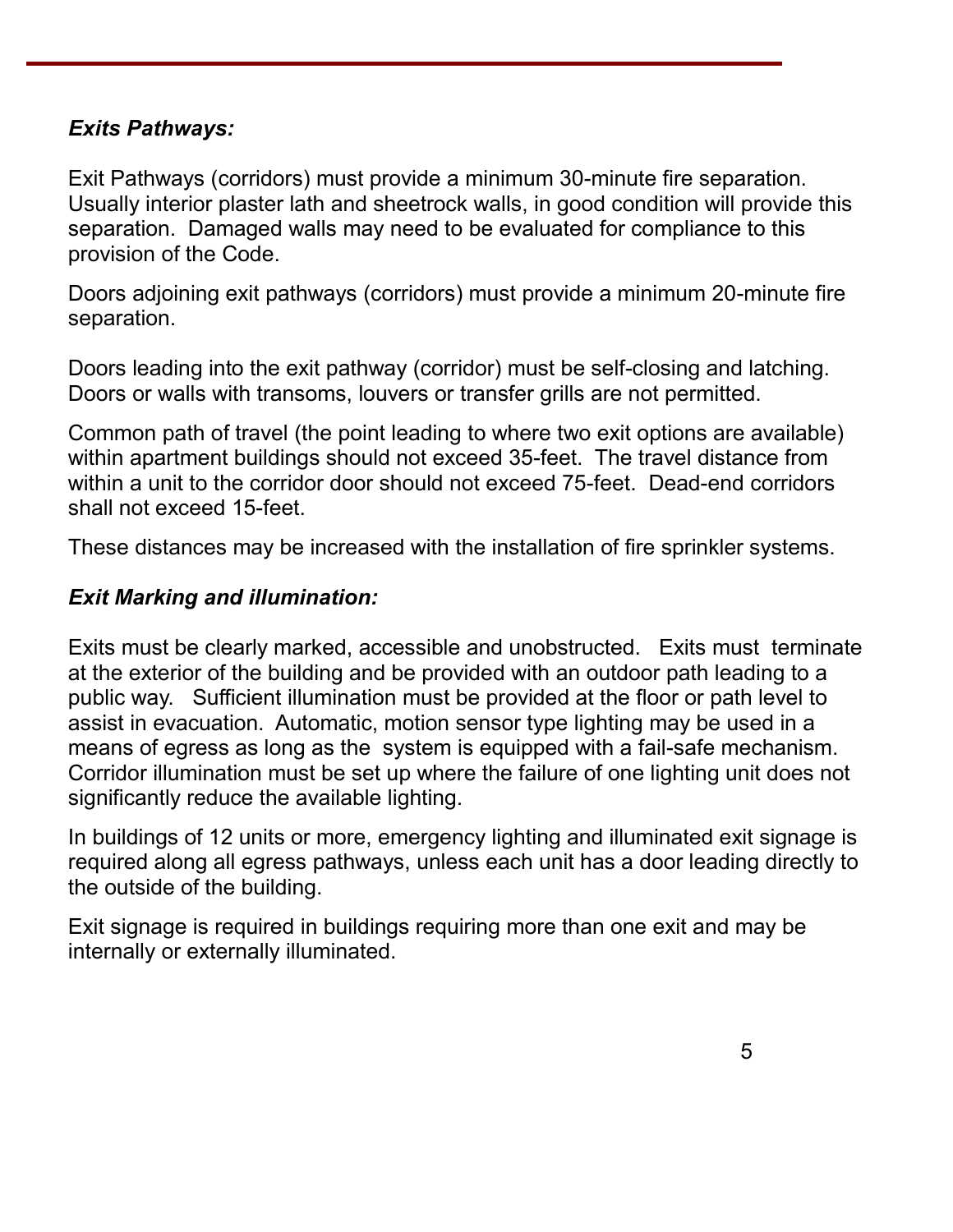## **HAZARDOUS CONDITIONS:**

#### *Separation from Hazards:*

Certain rooms within apartment buildings may require a fire-rated separation. These rooms include, but are not limited to:

Boiler rooms containing a heating plant for multiple units Workshops and hazardous storage areas Trash collection rooms

#### *Exit Stairways:*

Internal exit stairways may be required to be separated from the building by a fire-rated separation depending on the number or floors/units served. An individual building analysis may be required.

# **GENERAL BUILDING SAFETY:**

#### *Electrical Safety:*

Electrical panels must be clearly marked and be accessible at all times. Storage within 36" of the front of electrical panels is prohibited.

Extension cords may not be used in place of permanent wiring.

Ground-fault electrical outlets or panels may be required in certain locations under the *National Electrical Code*.

Building lighting fixtures should have the light bulbs protected by a dome cover to prevent accidental electric shock.

Units should have sufficient permanent receptacles to provide safe power connections within the unit.

Junction boxes and panels must have proper covers.

## *Smoking Safety:*

Smoking materials must be properly disposed of. Ashtrays and non-combustible containers are encouraged. Care should be taken when emptying ashtrays or other hot ashes into refuse containers.